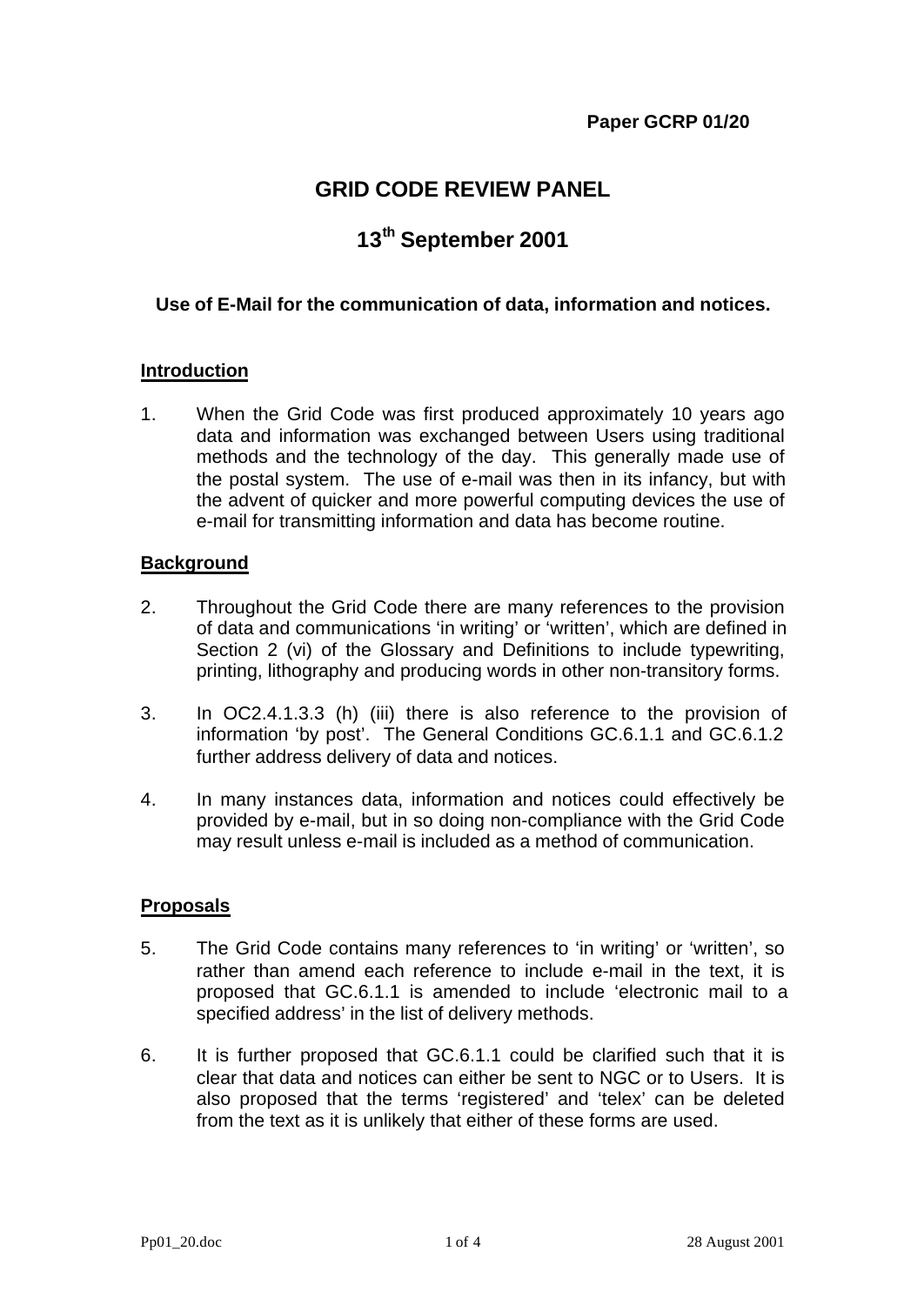- 7. In addition it is proposed that the Glossary and Definitions Construction of References (vi) is amended to include 'electronic communication' in the list of references and that this paragraph is relocated to GC.6. as this is a more logical location. The proposed amendments to the Construction of References and GC.6 are given in Appendix 1.
- 8. There are several Grid Code paragraphs where the terms 'in writing' or 'written' are used but the context is not appropriate to e-mail. However the text of these paragraphs is such that it is immediately apparent that e-mail is not applicable. For information the Grid Code paragraphs referred to above are as follows:

OC1.6.2 OC7.4.8.1 OC8.2.2 OC8.4.3.5 OC9.4.7.11(b)(vii) OC12.4.6.1 G&D – Definition of RISSP.

## **The Way Forward**

Grid Code Review Panel members are invited to:

- CONSIDER the Grid Code amendments proposed in this paper;
- AGREE that National Grid should issue a consultation paper to progress the proposed Grid Code changes.

The National Grid Company plc 13 September 2001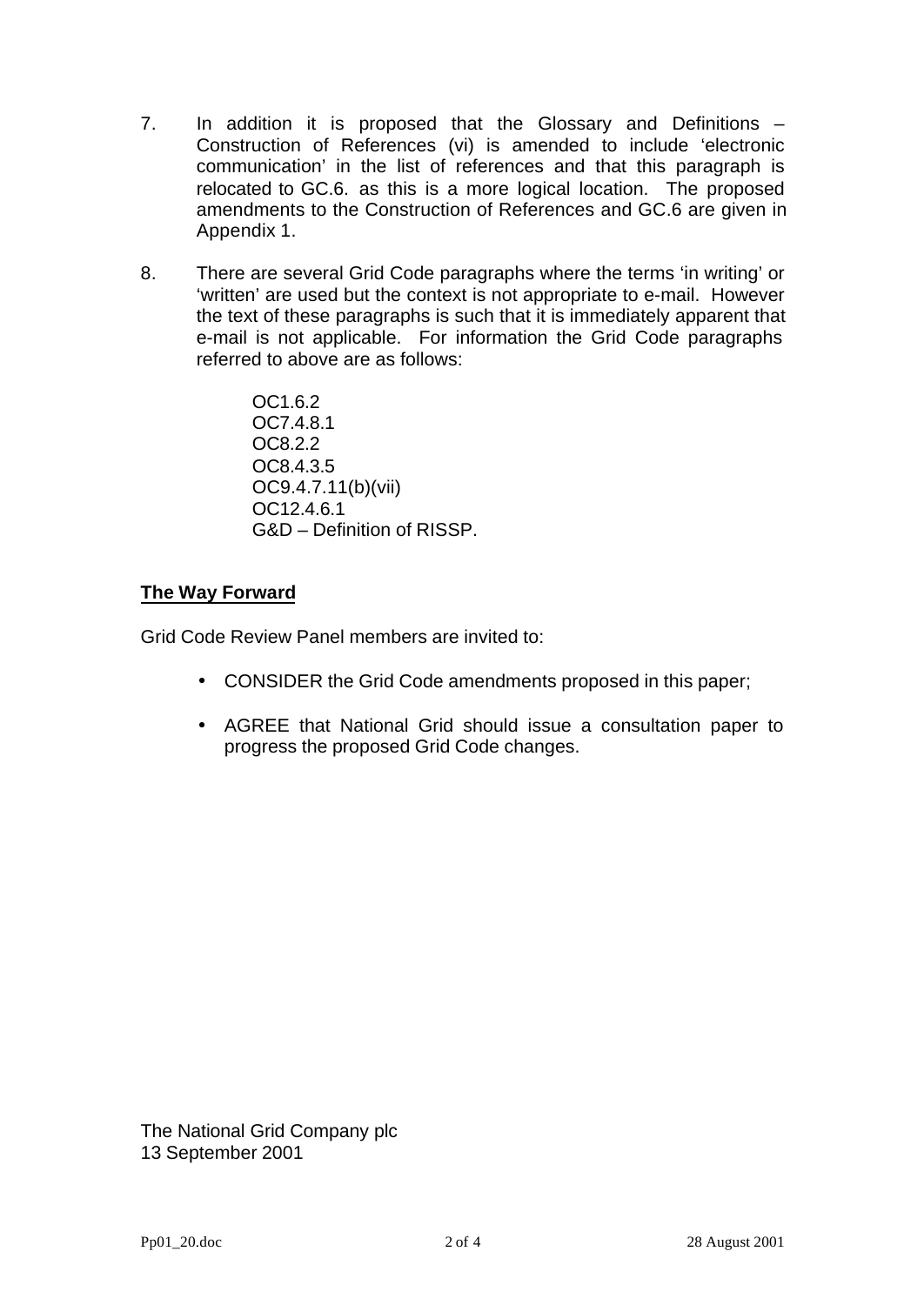## **APPENDIX 1**

**Extract from Glossary and Definitions – Construction of References.**

- ……………. (vi) references to "in writing" or "written" include typewriting, printing, lithography and other modes of reproducing words in a legible and non-transitory form;
	- (vii) where the **Glossary and Definitions** refers to any word or term which is more particularly defined in a part of the **Grid Code**, the definition in that part of the **Grid Code** will prevail over the definition in the **Glossary & Definitions** in the event of any inconsistency;
	- (viii) a cross-reference to another document or part of the **Grid Code** shall not of itself impose any additional or further or co-existent obligation or confer any additional or further or co-existent right in the part of the text where such cross-reference is contained;
	- (ixviii)nothing in the **Grid Code** is intended to or shall derogate from **NGC's** statutory or licence obligations;
	- (ix) a "holding company" means, in relation to any person, a holding company of such person within the meaning of section 736, 736A and 736B of the Companies Act 1985 as substituted by section 144 of the Companies Act 1989 and, if that latter section is not in force at the **Transfer Date**, as if such latter section were in force at such date;
	- (xi) a "subsidiary" means, in relation to any person, a subsidiary of such person within the meaning of section 736, 736A and 736B of the Companies Act 1985 as substituted by section 144 of the Companies Act 1989 and, if that latter section is not in force at the **Transfer Date**, as if such latter section were in force at such date;
	- (xii) references to time are to London time; and
	- (xii) Where there is a reference to an item of data being expressed in a whole number of MW, fractions of a MW below 0.5 shall be rounded down to the nearest whole MW and fractions of a MW of 0.5 and above shall be rounded up to the nearest whole MW.

 $\epsilon$  End of GD  $>$